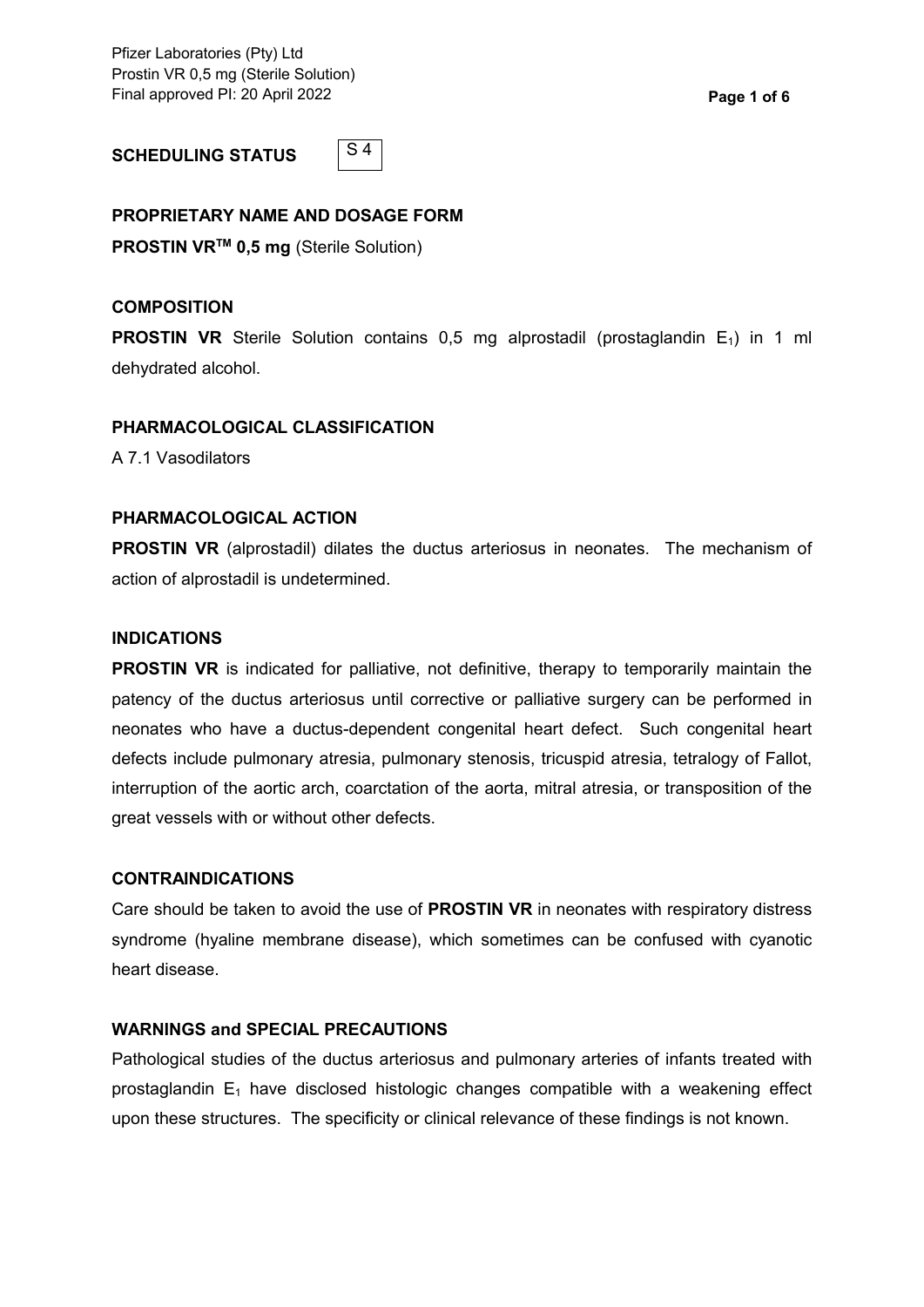Cortical proliferation of the long bones has been reported following long-term infusions of alprostadil in neonates and dogs. The cortical proliferation in neonates regressed after withdrawal of the medication.

The administration of alprostadil ( $PGE<sub>1</sub>$ ) to neonates may result in gastric outlet obstruction secondary to antral hyperplasia. This effect appears to be related to duration of therapy and cumulative dose of the medicine. Neonates receiving alprostadil  $(PGE<sub>1</sub>)$  at recommended doses for more than 120 hours should be closely monitored for evidence of antral hyperplasia and gastric outlet obstruction. Alprostadil  $(PGE_1)$  should be infused for the shortest time and at the lowest dose which will produce the desired effects. The risk of long-term infusion of alprostadil ( $PGE_1$ ) should be weighed against the possible benefits that critically ill infants may derive from its administration.

Use alprostadil (PGE<sub>1</sub>) cautiously in neonates with histories of bleeding tendencies. If full diagnostic facilities are not immediately available, cyanosis ( $PO<sub>2</sub>$  less than 40 mmHg) and restricted pulmonary blood flow apparent on an X-ray are good indicators of congenital heart defects.

Infusion rate should be decreased if arterial pressure falls.

**PROSTIN VR** should be administered only by medically trained personnel in facilities in which neonates can receive or have access to paediatric intensive care.

# **DOSAGE AND DIRECTIONS FOR USE**

Cyanotic neonates with congenital heart defects, treated with alprostadil, may experience apnoea. Apnoea is most often observed in cyanotic neonates weighing less than 2 kg at birth and usually appears during the first hour of drug infusion. Therefore, **PROSTIN VR** should be used only where ventilatory assistance is immediately available.

The preferable route of administration for **PROSTIN VR** is by continuous intravenous infusion into a large vein. Alternatively, **PROSTIN VR** may be administered through an umbilical artery catheter placed at the ductal opening. Adverse effects have occurred with both routes of administration, but the types of reactions are different. A higher incidence of flushing has been associated with intra-arterial than with intravenous administration.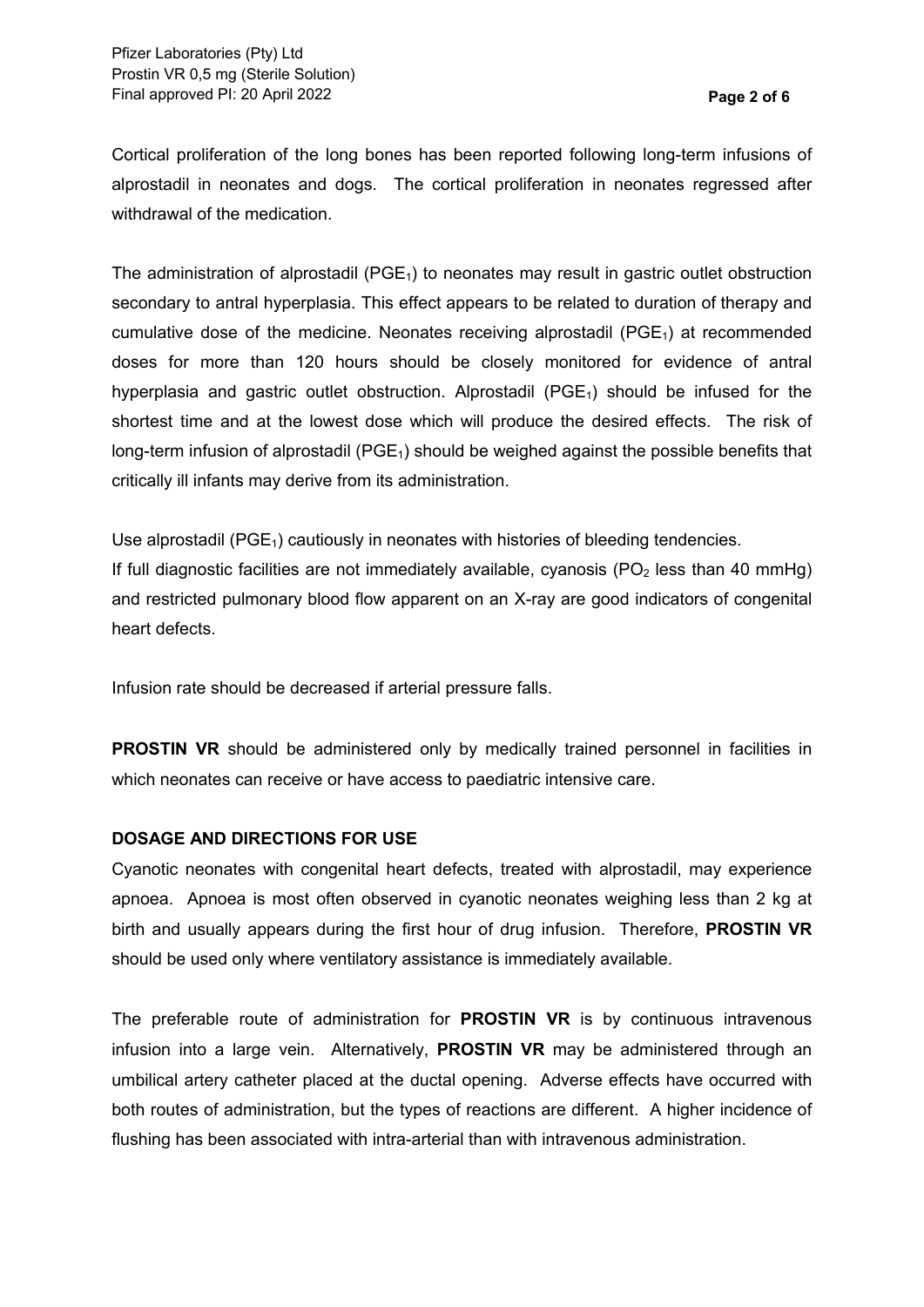Infusion should begin with 0,1 micrograms alprostadil per kilogram of body mass per minute. When an effect is achieved, decrease the infusion to the lowest possible dose while maintaining the desired effects.

# **DIRECTIONS FOR USE OF THE AMPOULES**

No ampoule file is needed to open the ampoules. The neck of the ampoule is prescored at the point of constriction. A coloured dot on the ampoule helps to orientate the ampoule. Take the ampoule and face the coloured dot. The ampoule opens easily by placing the thumb on the coloured dot and gently pressing downwards.

# **DILUTION INSTRUCTIONS**

To prepare infusion solutions, dilute 1 ml of **PROSTIN VR** with sterile sodium chloride injection USP or sterile dextrose (glucose) injection USP. Dilute to volumes appropriate for the pump delivery system available. Prepare fresh infusion solutions every 24 hours. **Discard any dilution more than 24 hours old**.

The following alprostadil concentrations (mcg/ml) are achieved by adding 1 ml (500 mcg) of alprostadil to various volumes of diluent:

| <b>TOTAL VOLUME OF DILUENT</b> | 500 mcg(1 ml)** ALPROSTADIL<br><b>ADDED TO ACHIEVE THESE FINAL</b><br><b>ALPROSTADIL</b><br><b>CONCENTRATIONS</b> |
|--------------------------------|-------------------------------------------------------------------------------------------------------------------|
| 250 ml                         | $2,0$ mcg/ml                                                                                                      |
| 100 ml                         | $5,0 \text{ mcg }$ /ml                                                                                            |
| 50 ml                          | 10,0 mcg /ml                                                                                                      |
| 25 ml                          | $20,0 \text{ mcg }$ /ml                                                                                           |

\*\* Ampoule volume withdrawn

Infusion rate (ml/hr) = dosage (mcg/kg/min) x patient weight (kg) x 60 min/hr Final concentration to be used (mcg/ml)

- Example: To provide 0,1 mcg/kg/min to a 2,8 kg neonate, using a final alprostadil concentration of 5 mcg/ml:
- 

Infusion rate =  $0.1 \text{~mcg/kg/min} \times 2.8 \text{~kg} \times 60 \text{~m/nr}$ 

5 mcg/ml

- 
- = 3,3 ml/hr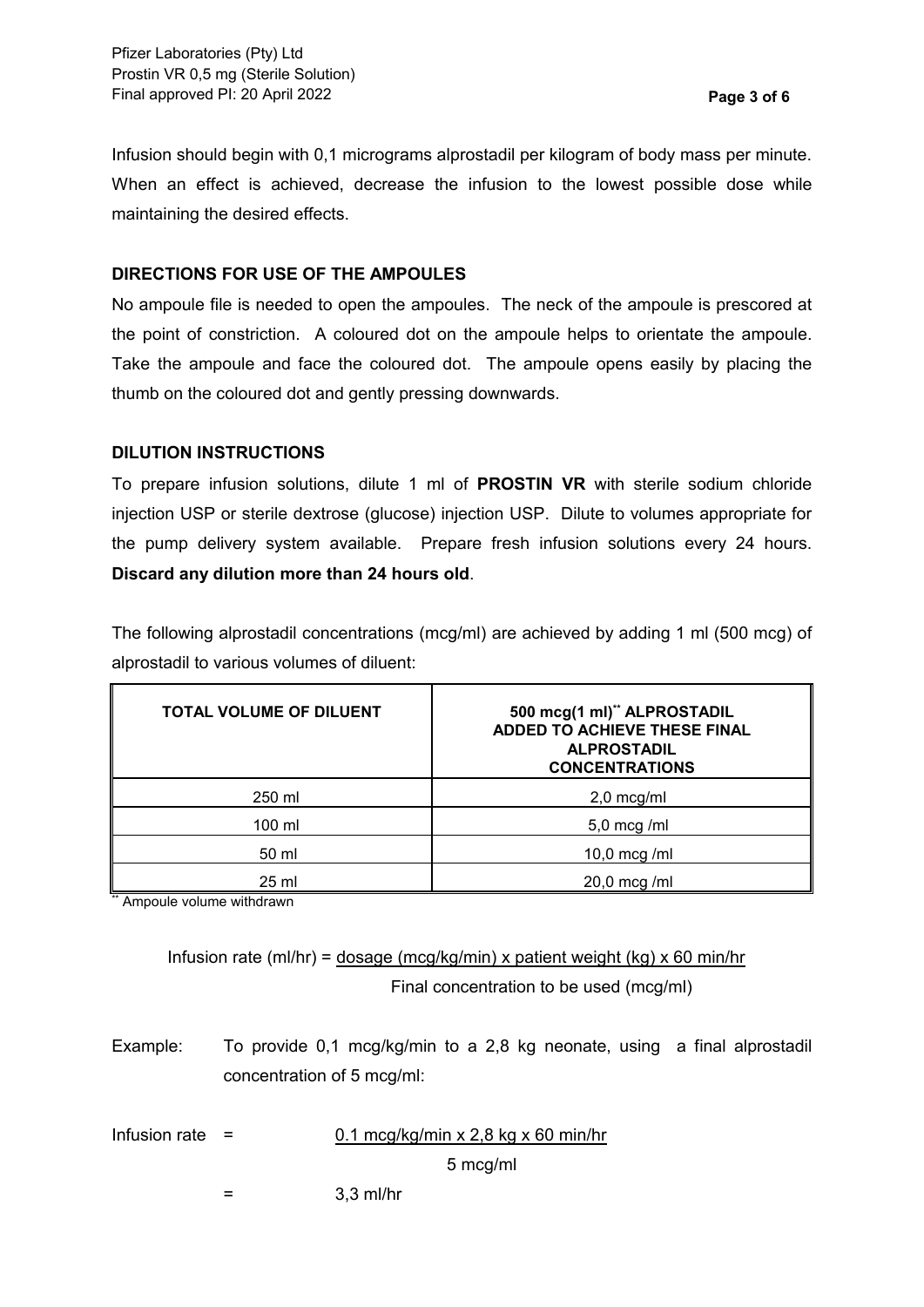The infusion solution may be mixed conveniently in a graduated mixing chamber inserted between the IV bottle and the pump.

### **SIDE EFFECTS**

In the neonate whose ductus arteriosi must be kept patent, the most frequent adverse reactions observed with **PROSTIN VR** infusion are related to its known pharmacological effects.

### **Cardiovascular System:**

The most common adverse reactions reported were flushing, bradycardia, hypotension, tachycardia, cardiac arrest, and oedema. The following reactions were also reported: congestive heart failure, hyperaemia, pneumopericardium, second degree heart block, shock, spasm of the right ventricle infundibulum, supraventricular tachycardia, ventricular fibrillation and ventricular hypertrophy.

# **Central Nervous System:**

The most common adverse reactions reported were apnoea, fever and seizures. The following reactions were also reported: cerebral bleeding, hyperextension of the neck, hyperirritability, hypothermia, jitteriness, lethargy, microcephaly and stiffness.

# **Respiratory System:**

Bradypnoea, bronchial wheezing, hypercapnia, hypoplastic lungs, pneumothorax, respiratory depression, respiratory distress and tachypnoea.

#### **Gastro-intestinal System:**

Diarrhoea, biliary atresia, gastric regurgitation and hyperbilirubinaemia.

# **Haematologic Events:**

Disseminated intravascular coagulation, hypochromic anaemia, anaemia, bleeding and thrombocytopenia.

# **Excretory System:**

Adverse reactions reported were anuria, haematuria, polycystic kidneys and renal failure. Tachyphylaxis, sepsis and peritonitis were also reported.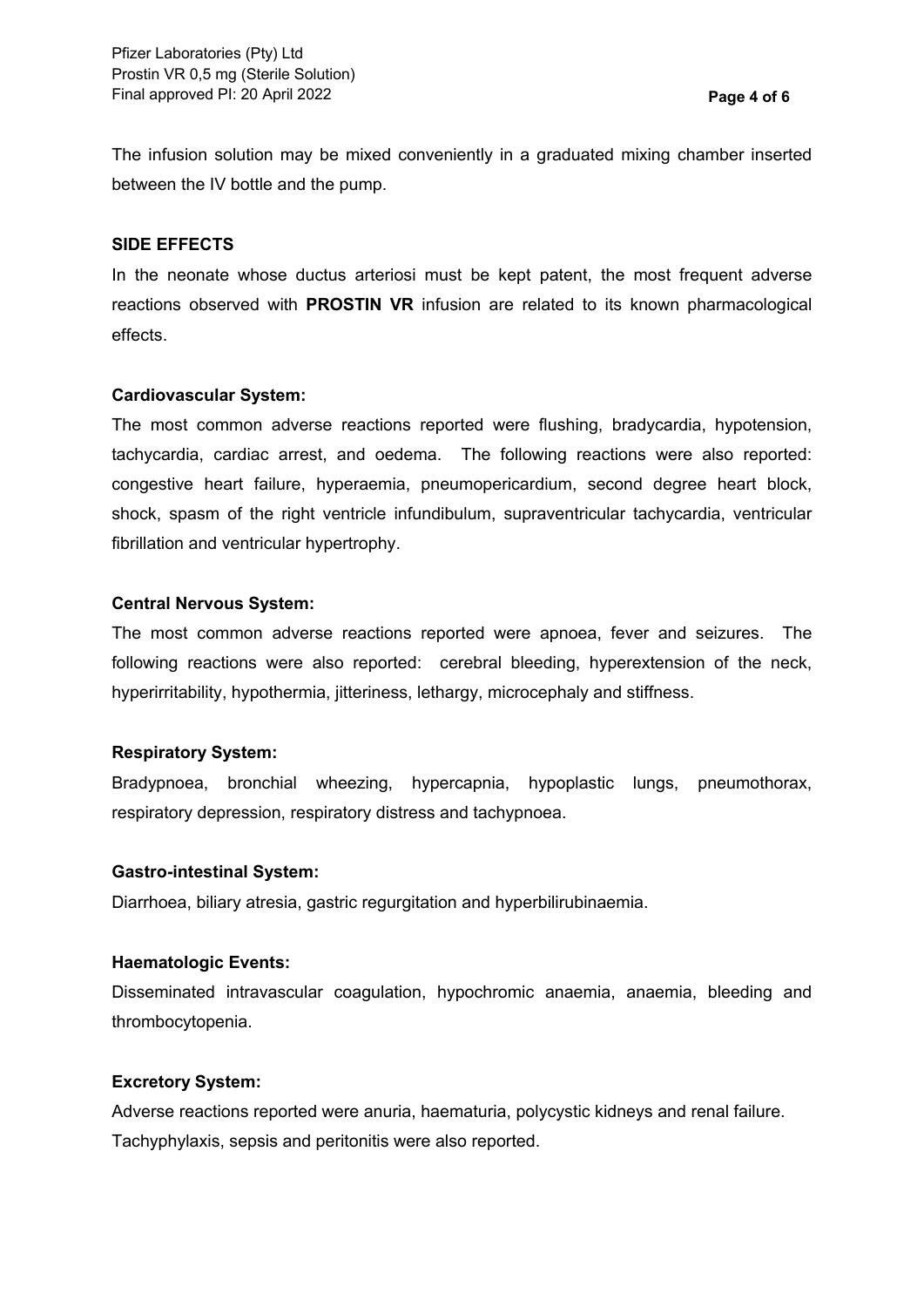# **Metabolic:**

Hypokalaemia, hyperkalaemia and hypoglycaemia.

# **KNOWN SYMPTOMS OF OVERDOSAGE AND PARTICULARS OF ITS TREATMENT**

Apnoea, bradycardia, pyrexia, hypotension and flushing may be signs of overdose. If apnoea or bradycardia occur, the infusion should be discontinued and the appropriate medical treatment initiated. Caution should be used if the infusion is restarted. If pyrexia or hypotension occur, the infusion rate should be reduced until these symptoms subside.

Flushing is usually attributed to incorrect intra-arterial catheter placement and is usually alleviated by repositioning the tip of the catheter.

# **IDENTIFICATION**

A clear colourless sterile solution in a Type 1 clear glass ampoule.

# **PRESENTATION**

**PROSTIN VR** 0,5 mg sterile solution is available in 1 ml ampoules containing 0,5 mg alprostadil in 1,0 ml dehydrated alcohol.

# **STORAGE INSTRUCTIONS**

Store in a refrigerator at 2 °C to 8 °C. Discard any dilution more than 24 hours old. Keep out of reach of children.

# **REGISTRATION NUMBER**

Q/7.1/32

# **NAME AND BUSINESS ADDRESS OF THE HOLDER OF THE CERTIFICATE OF REGISTRATION**

Pfizer Laboratories (Pty) Ltd 85 Bute Lane Sandton 2196 South Africa

# **DATE OF PUBLICATION OF THE PACKAGE INSERT**